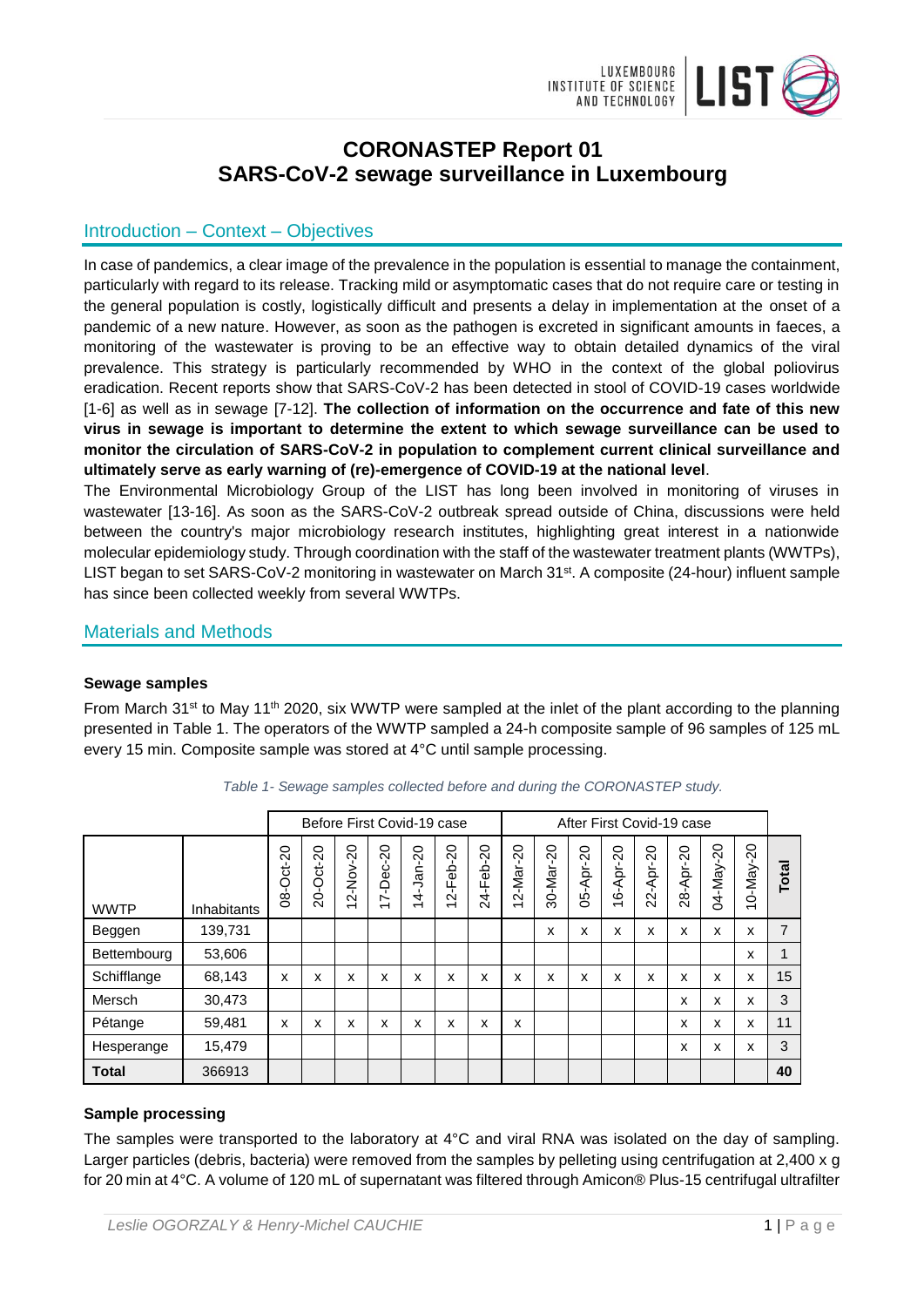

with a cut-off of 10 kDa (Millipore) by centrifugation at 3,220 x g for 35 min at 4°C. The resulting concentrate was collected and 140 µL of each concentrate was then processed to extract viral RNA using the QIAamp Viral RNA mini kit (Qiagen) according to the manufacturer's protocol. Elution of RNA was done in 60 μl of elution buffer.

### **Real-time One-Step RT-PCR**

Samples are screened for the presence of *Sarbecovirus* (*Coronaviridae, Betacoronaviruses*) and/or SARS-CoV-2 virus RNA by two distinct real-time one-step RT-PCR, one on the E gene (Envelope small membrane protein) and the second on the N gene (nucleoprotein). The E gene real-time RT-PCR can detect *Sarbecoviruses*, i.e. SARS-CoV, SARS-CoV-2 and closely related bat viruses. In the context of the COVID19 pandemic, it can be assumed that only SARS-CoV-2 strains will be detected by this assay given that SARS-CoV virus has been eradicated and other bat viruses do not commonly circulate in the human population. The E gene assay is adapted from Corman et al. [17]. The N1 gene real-time RT-PCR assay specifically detects SARS-CoV-2 virus. It is adapted from the CDC protocol<sup>1</sup>. The two primers/probe sets were presented in Table 2. The RT-qPCR protocols and reagents were all provided by the LIH.

| <b>Target</b> | <b>Primer name</b> | Primer sequence (5' to 3')                     | <b>References</b> |
|---------------|--------------------|------------------------------------------------|-------------------|
| E gene        | E Sarbeco F1       | Corman et al.,                                 |                   |
|               | E Sarbeco R2       | 5-ATATTGCAGCAGTACGCACACA-3                     | 2020              |
|               | E Sarbeco P1       |                                                |                   |
| N gene        | 2019-nCoV_N1_Fw    | 5'-GAC CCC AAA ATC AGC GAA AT-3'               | <b>CDC</b>        |
|               | 2019-nCoV_N1_Rv    | 5'-TCT GGT TAC TGC CAG TTG AAT CTG-3'          |                   |
|               | 2019-nCoV_N1 Probe | 5'-FAM-ACC CCG CAT TAC GTT TGG TGG ACC-BHQ1-3' |                   |

|  |  | Table 2 - RT-qPCR primer-probe sets |  |
|--|--|-------------------------------------|--|
|--|--|-------------------------------------|--|

Each reaction contained 5 μl of RNA template, 5 μl of TaqPath 1-step RT-qPCR MasterMix (A15299, Life Technologies), 0.5 µL of each primer (20 µM) and probe (5 µM) and the reaction volume was adjusted to a final volume of 20 μl with molecular biology grade water. Thermal cycling reactions were carried out at 50 °C for 15 min, followed by 95 °C for 2 min and 45 cycles of 95 °C for 3 sec and 58°C (E gene) or 53°C (N gene) for 30 sec using a Viia7 Real-Time PCR Detection System (Life Technologies). Reactions were considered positive (limit of detection – LOD) if the cycle threshold was below 40 cycles.

### **Controls**

 $\overline{a}$ 

A non-target RNA fragment commercially available (VetMAX™ Xeno™ IPC and VetMAX™ Xeno™ IPC Assay, ThermoFischer Scientific) was added to the viral RNA extract from sewage concentrates as an internal positive control (IPC). This IPC-RNA is used to control the performance of the RT-qPCR (E gene) and to detect the presence of RT-qPCR inhibitors.

Viral RNA copies quantification of both targeting genes in wastewater samples was performed using a RTqPCR standard curves generated using EDX SARS-CoV-2 Standard (Biorad). This standard is manufactured with synthetic RNA transcripts containing 5 gene targets (E, N, S, ORF1a, and RdRP genes of SARS-CoV-2, 200,000 copies/mL each).Using such a standard, the limits of quantification (LOQ) of both RT-qPCR assays were estimated to 1 RNA copy per reaction (Figure 1).

<sup>1</sup> https://www.cdc.gov/coronavirus/2019-ncov/downloads/rt-pcr-panel-primer-probes.pdf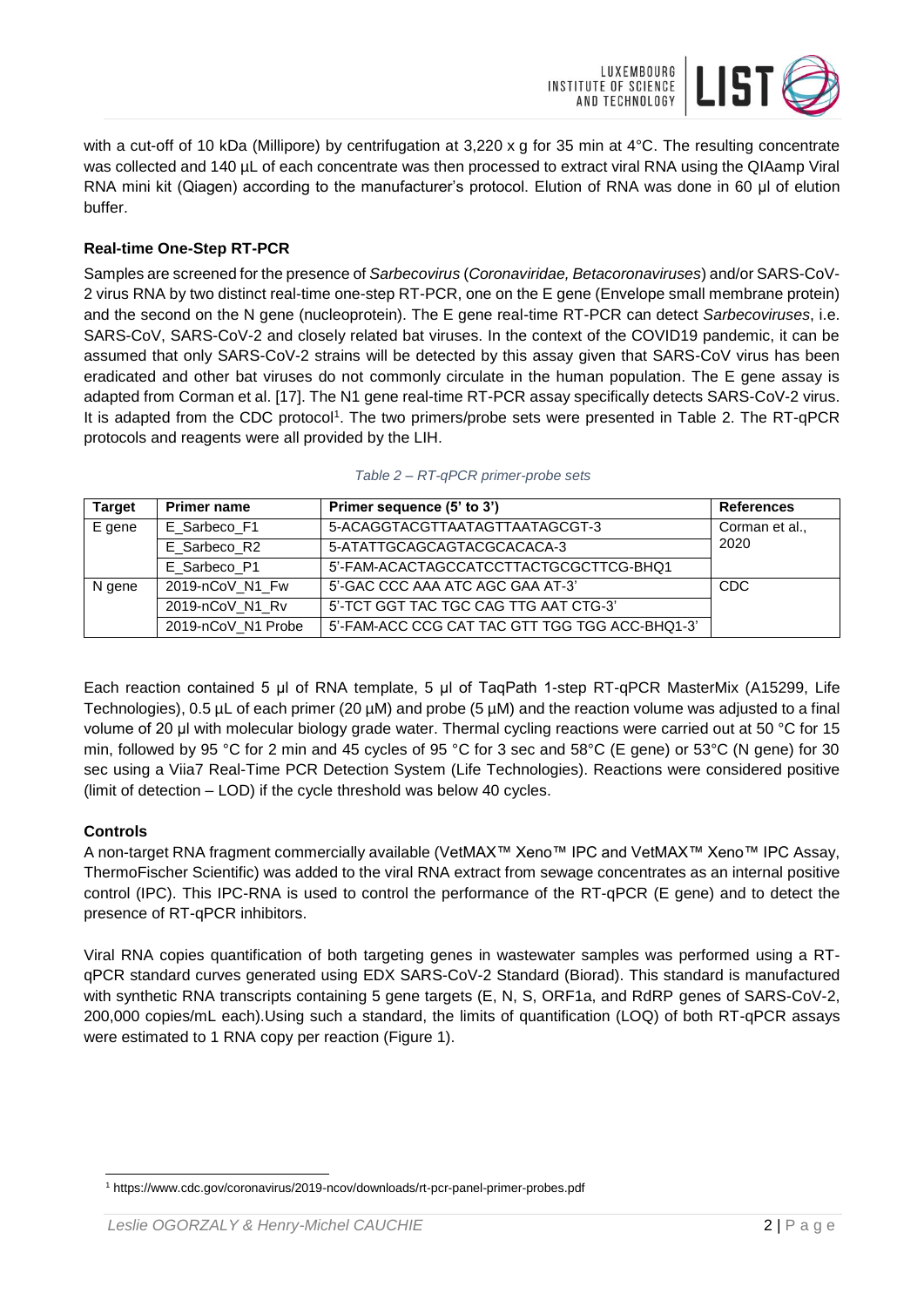



*Figure 1 – RT-qPCR standard curves established for both targeting genes (E gene and N gene) of SARS-CoV-2 using a commercially available standard (Biorad).*

### **Results**

Broadly speaking, a wastewater sample is declared positive if both RT-qPCR present a positive signal. If only one RT-qPCR assay give a positive signal, the sample is suspected as positive. In this case, a supplementary analysis could be carried out to confirm the result.

**Qualitative results –** The Table 3 presents an overview of all results gathered to date. All samples collected prior to the first confirmed Covid-19 case and tested so far are scored negative for the detection of the SARS-CoV-2, with the exception of the sample collected on February 25<sup>th</sup>. This particular sample was suspected to be positive for the SARS-CoV-2 because it showed a positive signal for the E gene only, with a Ct value above the LOD but below the LOQ. All samples collected after the first confirmed case of Covid-19, and between March 11 and May 4, are declared positive for the presence of SARS-CoV-2 RNA. Since May 10<sup>th</sup>, the viral RNA is no longer detectable in wastewater at most of the treatment plants tested, with the exception of Beggen.

| Table 3 – Results of the screening of SARS-CoV-2 in 24h composite samples of incoming wastewater at different |
|---------------------------------------------------------------------------------------------------------------|
| WWTP in Luxembourg approx. 4.5 months before and 3 months after the first COVID-19 case. ND: sampled but not  |
| tested vet.                                                                                                   |

|              |             |           | Before First Covid-19 case |                      |                            |           |                                       | After First Covid-19 case |                                  |           |           |                                      |                                                   |           |           |              |                       |                                           |                         |
|--------------|-------------|-----------|----------------------------|----------------------|----------------------------|-----------|---------------------------------------|---------------------------|----------------------------------|-----------|-----------|--------------------------------------|---------------------------------------------------|-----------|-----------|--------------|-----------------------|-------------------------------------------|-------------------------|
| <b>WWTP</b>  | Inhabitants | 08-Oct-20 | 20-Oct-20                  | $2-Nov-20$<br>$\div$ | 7-Dec-20<br>$\overline{ }$ | 14-Jan-20 | 20<br>န္မ<br>ட<br>군<br>$\overline{ }$ | 25-Feb-20                 | $1 - Max - 20$<br>$\overline{ }$ | 30-Mar-20 | 05-Apr-20 | 6-Apr-20<br>$\overline{\phantom{0}}$ | $\Omega$<br>Apr-2<br>$\dot{\mathbf{N}}$<br>$\sim$ | 28-Apr-20 | 04-May-20 | 20<br>10-May | samples<br>ested<br>⊢ | amples<br>$\omega$<br>ositive<br>$\Omega$ | (%)<br>rate<br>Positive |
| Beggen       | 139731      |           |                            |                      |                            |           |                                       |                           |                                  | $\ddot{}$ | $\ddot{}$ | $\ddot{}$                            | +                                                 | $\ddot{}$ | $\ddot{}$ | $\ddot{}$    | $\overline{7}$        | $\overline{7}$                            | 100                     |
| Bettembourg  | 53606       |           |                            |                      |                            |           |                                       |                           |                                  |           |           |                                      |                                                   |           |           | -            | 1                     | $\Omega$                                  | $\Omega$                |
| Schifflange  | 68143       | ۰         | -                          | -                    | ۰                          |           | ۰                                     | $+/-$                     | $\ddot{}$                        | $\ddot{}$ | $\pm$     | $\ddot{}$                            | $\ddot{}$                                         | $\ddot{}$ | $\ddot{}$ | ۰            | 15                    | 7                                         | 47                      |
| Mersch       | 30473       |           |                            |                      |                            |           |                                       |                           |                                  |           |           |                                      |                                                   | $\ddot{}$ | $\ddot{}$ | -            | 3                     | 2                                         | 67                      |
| Pétange      | 59481       | <b>ND</b> | <b>ND</b>                  | <b>ND</b>            | <b>ND</b>                  | <b>ND</b> | <b>ND</b>                             | <b>ND</b>                 | <b>ND</b>                        |           |           |                                      |                                                   | $\ddot{}$ | $\ddot{}$ | -            | 3                     | 2                                         | 67                      |
| Hesperange   | 15479       |           |                            |                      |                            |           |                                       |                           |                                  |           |           |                                      |                                                   | $+/-$     | $\ddot{}$ | $+/-$        | 3                     | 3                                         | 100                     |
| <b>Total</b> | 366913      |           |                            |                      |                            |           |                                       |                           |                                  |           |           |                                      |                                                   |           |           |              | 32                    | 21                                        | 66                      |

**Quantitative Results –** Quantitative results are shown in Figure 2 and 3 for the WWTP of Schifflange and Beggen, respectively; both treatment plants were sampled weekly starting in mid-March.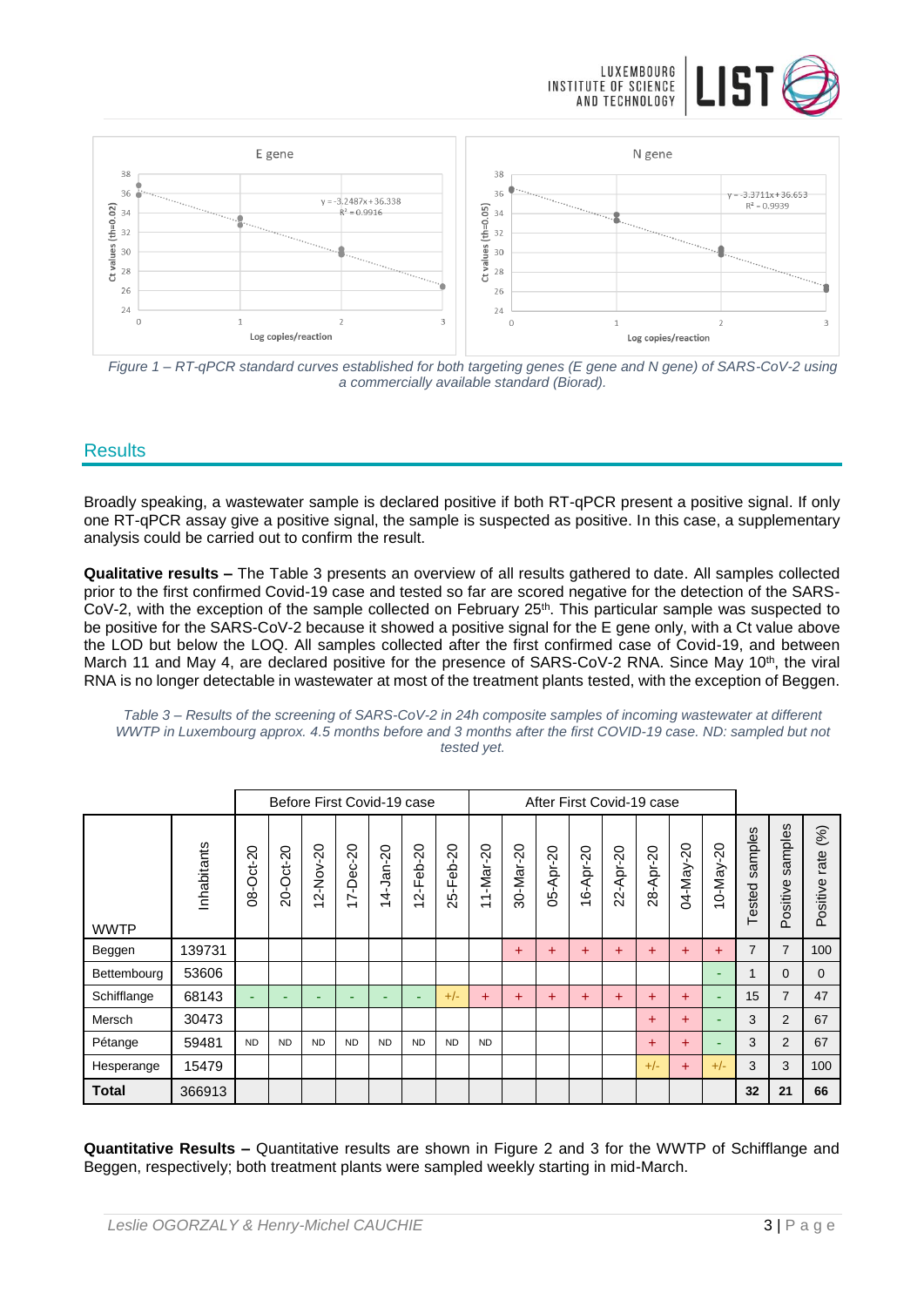



*Figure 2 – RT-qPCR quantification time-course monitoring of SARS-CoV-2 (E gene) in wastewater samples from Schifflange wastewater treatment plant (from Oct 8th to May 11th). Grey squares: daily confirmed cases<sup>2</sup> , red dots: positive samples, red cross: tested but negative samples, black line: limit of quantification (LOQ).*



*Figure 3 - RT-qPCR quantification time-course monitoring of SARS-CoV-2 (E gene) in wastewater samples from Beggen wastewater treatment plant (from March 31st to May 11th). Grey squares: daily confirmed cases<sup>1</sup> , blue dots: positive samples, blue cross: tested but negative samples, black line: limit of quantification (LOQ).*

l

*<sup>2</sup> https://gisanddata.maps.arcgis.com/apps/opsdashboard/index.html#/bda7594740fd40299423467b48e9ecf6*